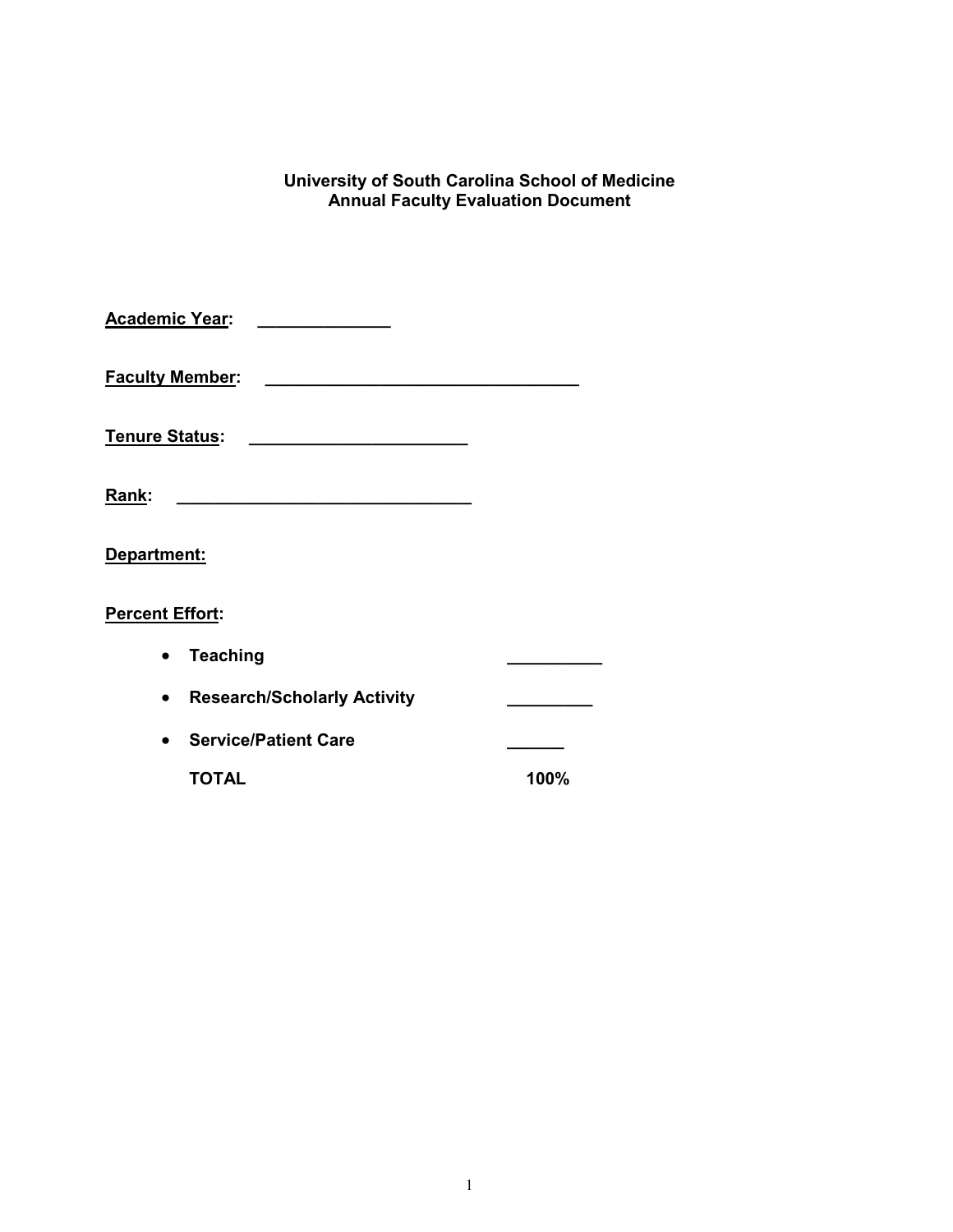## **A. This Year's Current Teaching Assignments/Teaching Load Activities:**

## **1a. List below the formal instruction you provided during the reporting period.**

| <b>COURSE # &amp; TITLE</b> | <b>SEMESTER</b> | # OF<br><b>STUDENTS</b> | <b>CONTACT</b><br><b>HOURS*</b><br>LAB /<br><b>LECTURE</b> | <b>Overall</b><br><b>Student</b><br><b>Evaluations</b><br>(on a scale of<br>$1-5)$ |
|-----------------------------|-----------------|-------------------------|------------------------------------------------------------|------------------------------------------------------------------------------------|
|                             |                 |                         |                                                            |                                                                                    |
|                             |                 |                         |                                                            |                                                                                    |
|                             |                 |                         |                                                            |                                                                                    |
|                             |                 |                         |                                                            |                                                                                    |
|                             |                 |                         |                                                            |                                                                                    |

\*ACTUAL HOURS OF SCHEDULED INSTRUCTION

### **1b. Summary of Peer Evaluations of Teaching: (Required annually for non-tenured, tenure-track faculty)**

- **1c. List courses for which you were director.**
- **2. List below undergraduate students for whom you were primary advisor.**
- **3. List below Predoctoral or M.S. Trainees for whom you were primary advisor.**
- **4. List below Residents / Post-doctoral Fellows / Junior faculty trainees for whom you were primary advisor.**
- **5. List below medical, other professional students, rotating graduate students, summer students or any other students you supervised (other than those already listed)**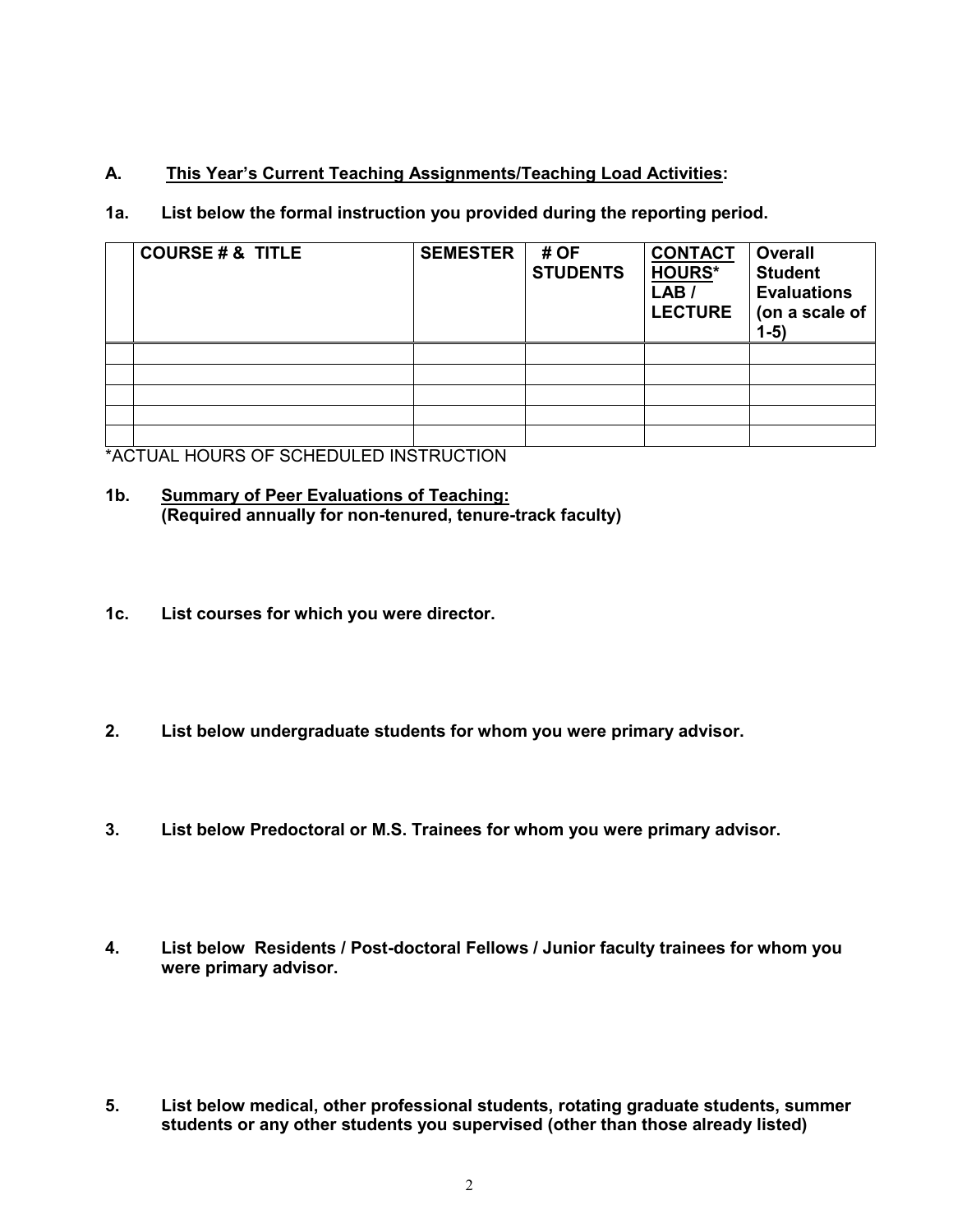- **6. List any awards received by students / Fellows / Residents / Junior Faculty whom you supervised.**
- **7. Participation in CME / Faculty Development Program:**
- **8. Other Teaching or Mentoring Related Activities (List):**

### **9. Assessment of This Year's Teaching Performance:**

| 1. | <b>Classroom Instruction</b>                       | $\alpha$ 0 | $_{\circ}$ 1 | $_{\circ}$ 2 | $\circ$ 3 | $_{\circ}$ NA |
|----|----------------------------------------------------|------------|--------------|--------------|-----------|---------------|
| 2. | <b>Undergraduate Students</b>                      | $\alpha$ 0 | $_{\circ}$ 1 | $_{\circ}$ 2 | $\circ$ 3 | $_{\circ}$ NA |
| 3. | <b>Pre-doctoral Students</b>                       | $\alpha$ 0 | $\degree$ 1  | $\circ$ 2    | $\circ$ 3 | $_{\circ}$ NA |
| 4. | <b>Residents / Post-doctoral</b><br><b>Fellows</b> | $\sim$ 0   | $\circ$ 1    | $\circ$ 2    | $\circ$ 3 | $_{\circ}$ NA |
| 5. | <b>Other Students</b>                              | $\alpha$ 0 | $\degree$ 1  | $\circ$ 2    | $\circ$ 3 | $_{\circ}$ NA |
| 6. | <b>Student / Fellow Awards</b>                     | $\alpha$ 0 | $\circ$ 1    | $\circ$ 2    | $\circ$ 3 | $_{\circ}$ NA |
| 7. | <b>CME/Faculty Development</b>                     | $\alpha$ 0 | $\circ$ 1    | $\circ$ 2    | $\circ$ 3 | $_{\circ}$ NA |
| 8. | <b>Other Activities</b>                            | $\alpha$ 0 | $_{\circ}$ 1 | $\circ$ 2    | $\circ$ 3 | $_{\circ}$ NA |

**(Note: 0 = Unsatisfactory, 1 = Adequate, 2 = Substantial, 3 = Outstanding)**

|  | <b>Overall Teaching Assessment:</b> |  |  |  |  |  |
|--|-------------------------------------|--|--|--|--|--|
|--|-------------------------------------|--|--|--|--|--|

### **11. Comments of Department Chair or Equivalent:**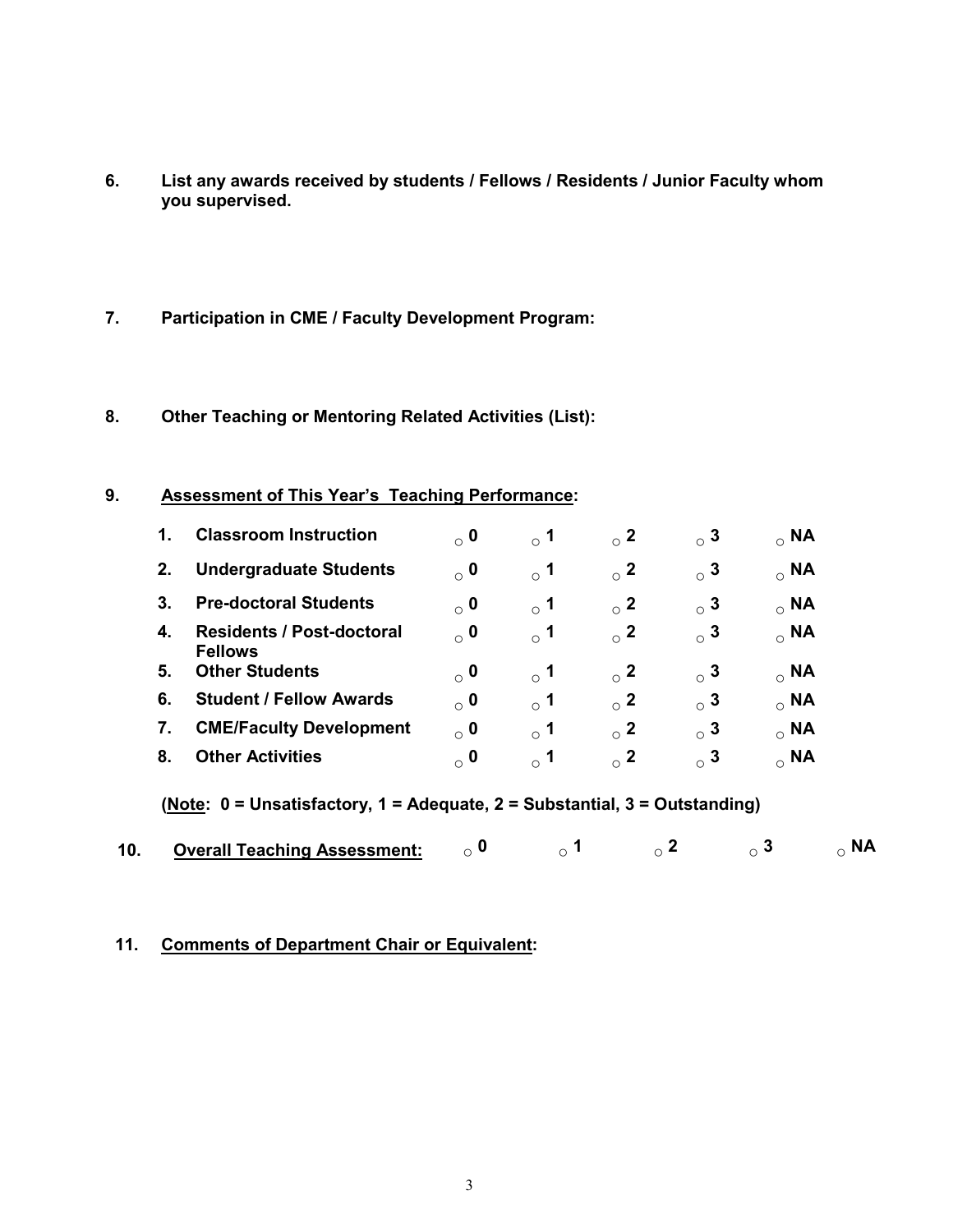## **B. This Year's Current Research/Scholarly Activities:**

## **1. List all Active grants/contracts during the reporting period.**

| <b>Funding</b><br><b>Source</b> | Role:<br>PI/Co-PI/<br>Co-l | %<br><b>Effort</b> | Title and Agency # | <b>Funding</b><br><b>Period</b> | <b>Total Cost</b><br>/ Current<br>Year |
|---------------------------------|----------------------------|--------------------|--------------------|---------------------------------|----------------------------------------|
|                                 |                            |                    |                    |                                 |                                        |
|                                 |                            |                    |                    |                                 |                                        |

## **2. List all Pending / Submitted grant applications during the reporting period.**

| <b>Funding</b><br><b>Source</b> | Role:<br>PI / Co-PI<br>Co-l | %<br><b>Effort</b> | Title and Agency # | <b>Funding</b><br><b>Period</b> | <b>Total Cost</b> |
|---------------------------------|-----------------------------|--------------------|--------------------|---------------------------------|-------------------|
|                                 |                             |                    |                    |                                 |                   |
|                                 |                             |                    |                    |                                 |                   |

## **3. List any disclosure / patent applications submitted or patents received.**

| Inventor(s) | Title | Status (Submitted or pat.#) |
|-------------|-------|-----------------------------|
|             |       |                             |
|             |       |                             |

**4. List your Refereed Publications (include papers accepted or 'in press', but do not include Abstracts) Use PubMed format to include: Names of all Authors, Title, Journal Name, Volume, Pages and Year.**

**5. List all Books/Book Chapters;**

**6. List all Presentations at Scientific Meetings (include Abstracts):**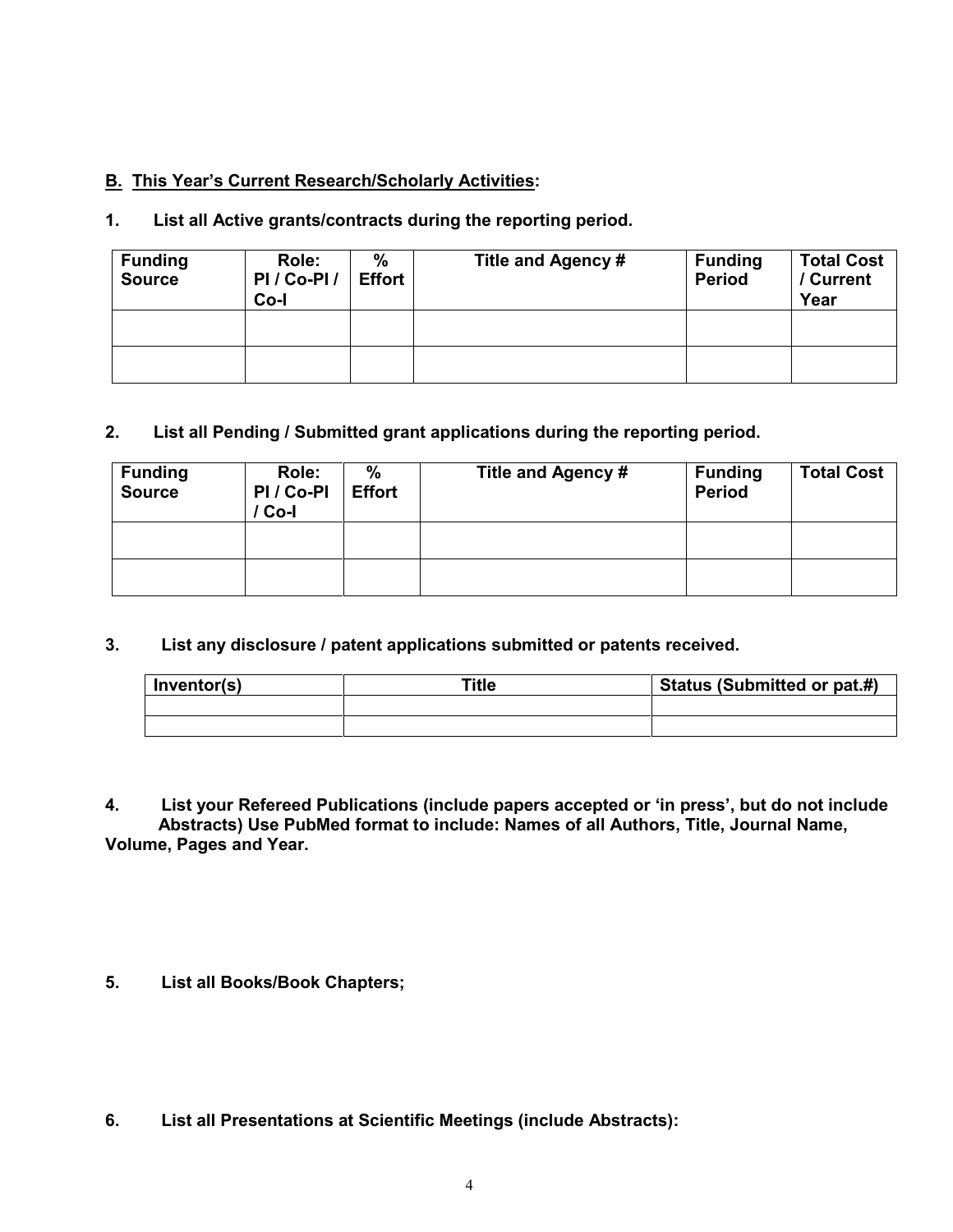- **7. List your external invited lectures, visiting professorships, workshops, seminars (Include: Institution, Date(s), Description of the Assignment, Titles)**
- **8. Other Research / Scholarly Activities (List):**

## **9. Assessment of This Year's Research / Scholarly Performance:**

|    | <b>Active Grants</b>              | $_{\circ}$ 0 | $\degree$ 1                | $\circ$ 2 | $\circ$ 3    | $_{\circ}$ NA |
|----|-----------------------------------|--------------|----------------------------|-----------|--------------|---------------|
| 2. | <b>Pending / Submitted Grants</b> | $_{\circ}$ 0 | $\overline{\phantom{0}}$ 1 | $\circ$ 2 | $_{\circ}$ 3 | $_{\circ}$ NA |
| 3. | <b>Patents / Disclosures</b>      | $_{\circ}$ 0 | $\overline{\phantom{0}}$ 1 | $\sim$ 2  | $\circ$ 3    | $_{\circ}$ NA |
| 4. | <b>Refereed Publications</b>      | $_{\circ}$ 0 | $\circ$ 1                  | $\circ$ 2 | $\circ$ 3    | $_{\circ}$ NA |
| 5. | <b>Books/Book Chapters</b>        | $\alpha$ 0   | $\circ$ 1                  | $\circ$ 2 | $_{\circ}$ 3 | $_{\circ}$ NA |
| 6. | <b>Presentations at Meetings</b>  | $\alpha$ 0   | $\circ$ 1                  | $\sim$ 2  | $\circ$ 3    | $_{\circ}$ NA |
|    | <b>External invited lectures</b>  | $_{\circ}$ 0 | $\circ$ 1                  | $\circ$ 2 | $_{\circ}$ 3 | $_{\circ}$ NA |
| 8. | <b>Other Research Activities</b>  | $_{\circ}$ 0 | $\circ$ 1                  | $\circ$ 2 | $\circ$ 3    | $_{\circ}$ NA |

**(Note: 0 = Unsatisfactory, 1 = Adequate, 2 = Substantial, 3 = Outstanding)**

| 10. Overall Research/Scholarly Activity |  | $\circ$ 0 $\circ$ 1 $\circ$ 2 $\circ$ 3 $\circ$ NA |  |
|-----------------------------------------|--|----------------------------------------------------|--|
| <b>Assessment:</b>                      |  |                                                    |  |

### **11. Comments of Department Chair or Equivalent:**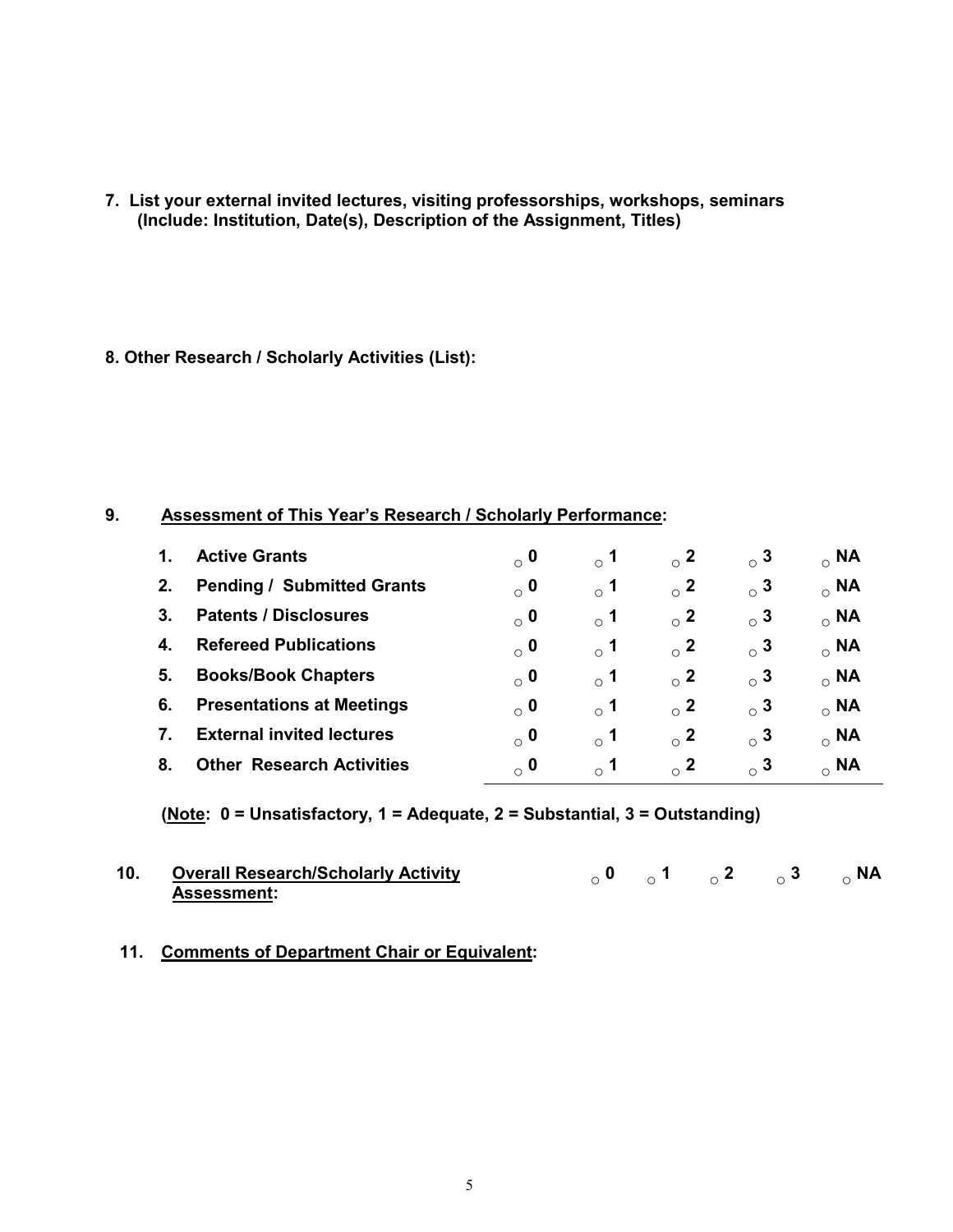## **C. This Year's Current Service / Patient Care Activities:**

### **1. Departmental / SOM / University**

| <b>Name of the Committee</b> | Role in the<br><b>Committee</b> | <b>Dates of Appointed</b><br>Геrm |  |  |
|------------------------------|---------------------------------|-----------------------------------|--|--|
|                              |                                 |                                   |  |  |
|                              |                                 |                                   |  |  |

#### **2. Institutional Administrative Activities:**

### **3. Patient Care:**

**4. Citizenship and Professionalism** (e.g. attendance at faculty meetings, seminars, grand rounds, integrity, good judgment, and reasonable cooperation with others):

- **5. List all Extramural Professional Service (e.g., grant reviews, membership on grant review panels, manuscript reviews, editorial boards, professional associations, etc.)**
- **6. Other Service related Activities:**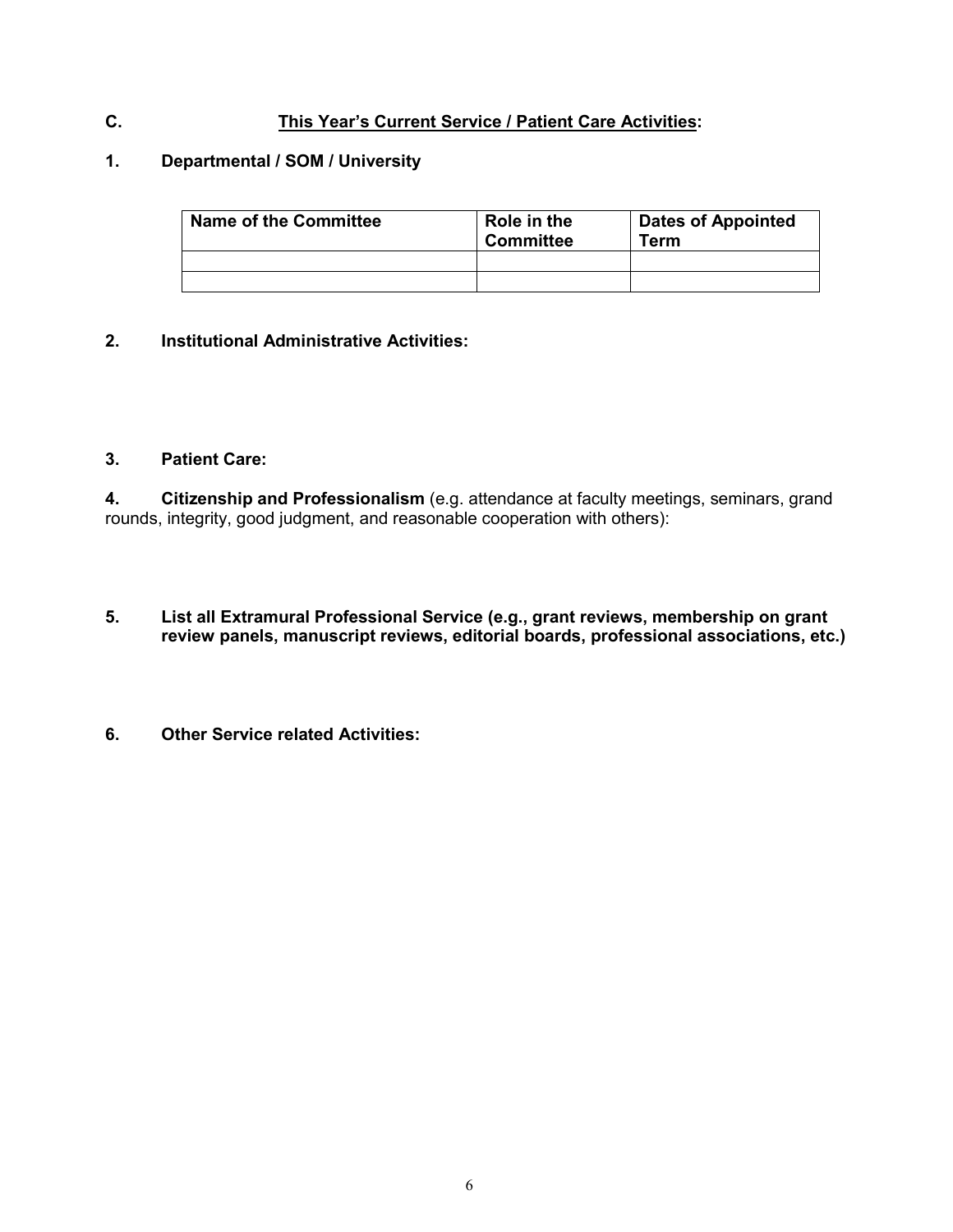## **7 Assessment of This Year's Service / Patient Care Performance:**

|    | <b>Committees(Dept. /SOM)</b>                    | $_{\circ}$ 0 | $\scriptstyle\circ$ 1 | $_{\circ}$ 2 | $_{\circ}$ 3 | $_{\circ}$ NA |
|----|--------------------------------------------------|--------------|-----------------------|--------------|--------------|---------------|
| 2. | <b>Administrative Activities</b>                 | $_{\circ}$ 0 | $\scriptstyle\circ$ 1 | $\circ$ 2    | $_{\circ}$ 3 | $_{\circ}$ NA |
|    | <b>Patient Care</b>                              | $_{\circ}$ 0 | $\scriptstyle\circ$ 1 | $_{\circ}$ 2 | $_{\circ}$ 3 | $_{\circ}$ NA |
|    | <b>Citizenship</b>                               | $_{\circ}$ 0 | $\circ$ 1             | $\circ$ 2    | $_{\circ}$ 3 | $_{\circ}$ NA |
| 5. | <b>Extramural Professional</b><br><b>Service</b> | $\alpha$ 0   | $\,{}_{\circ}\,$ 1    | $\sim$ 2     | $_{\circ}$ 3 | $_{\circ}$ NA |
| 6. | <b>Other Service Activities</b>                  | $\alpha$ 0   | $\sim$ 1              | $\sim$ 2     | $\circ$ 3    | $_{\circ}$ NA |

**(Note: 0 = Unsatisfactory, 1 = Adequate, 2 = Substantial, 3 = Outstanding)**

| 8. Overall Service/Patient Care Assessment: $\qquad \qquad \circ$ 0 $\qquad \qquad \circ$ 1 $\qquad \circ$ 2 $\qquad \circ$ 3 $\qquad \circ$ NA |  |  |  |  |  |
|-------------------------------------------------------------------------------------------------------------------------------------------------|--|--|--|--|--|
|-------------------------------------------------------------------------------------------------------------------------------------------------|--|--|--|--|--|

## **9. Comments of Department Chair or Equivalent:**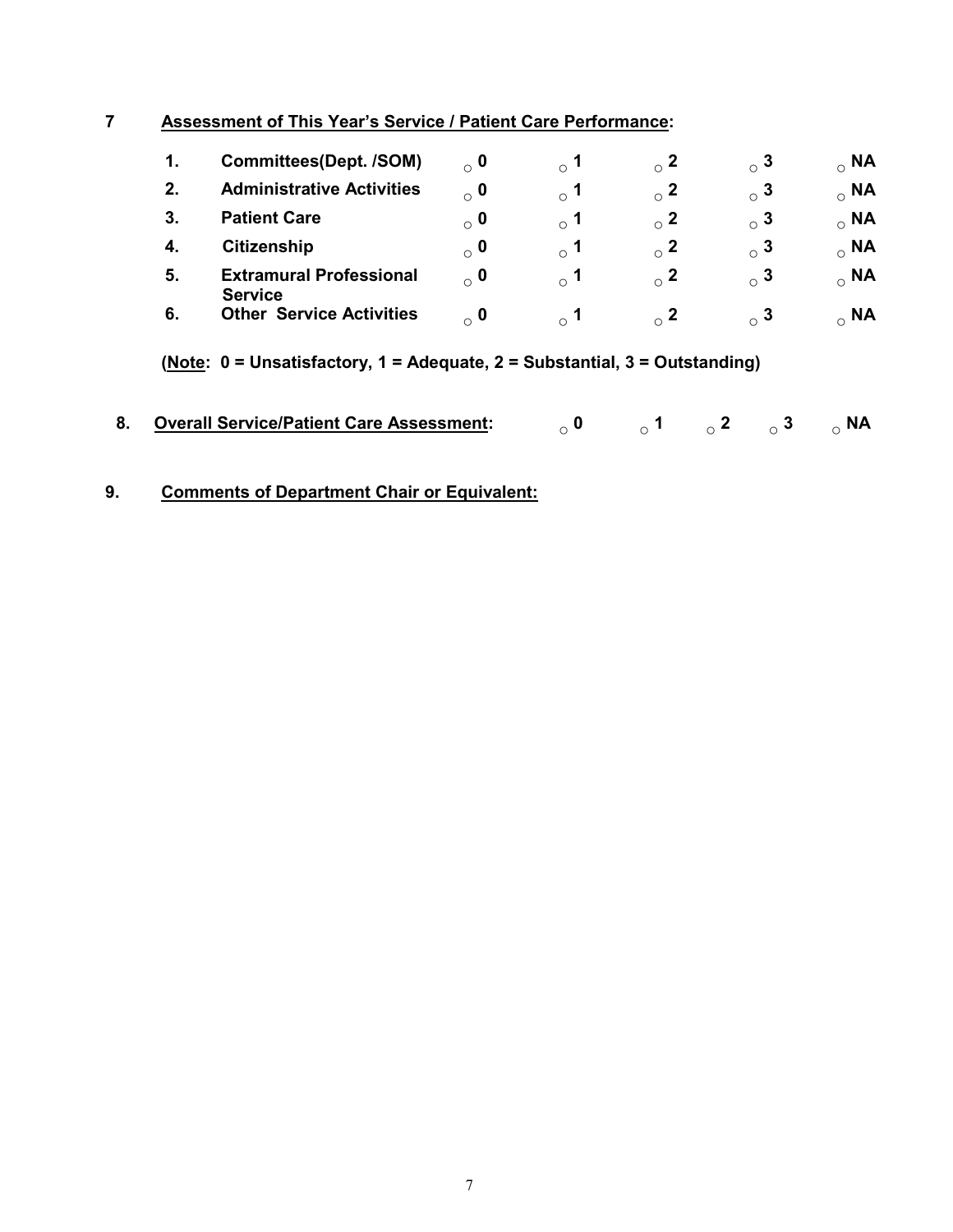### **Summary**

## **A. Summary Weighted Assessment of This Year's Performance:**

|                                    | % Effort x | <b>Overall</b><br><b>Assessment</b><br>$(0-3)$ |  |
|------------------------------------|------------|------------------------------------------------|--|
| Teaching                           |            |                                                |  |
| <b>Research/Scholarly Activity</b> |            |                                                |  |
| <b>Service/Patient Care</b>        |            |                                                |  |
| <b>TOTAL SCORE</b>                 |            |                                                |  |

**B. Summary Assessment of This Year's Performance: ○ 0 ○ 1 ○ 2 ○ 3 (Note: 0=Unsatisfactory, 1=Adequate, 2=Substantial, 3=Outstanding)**

**C. Summary Comments of Department Chair or Equivalent:**

**D. Faculty Member's Comments:**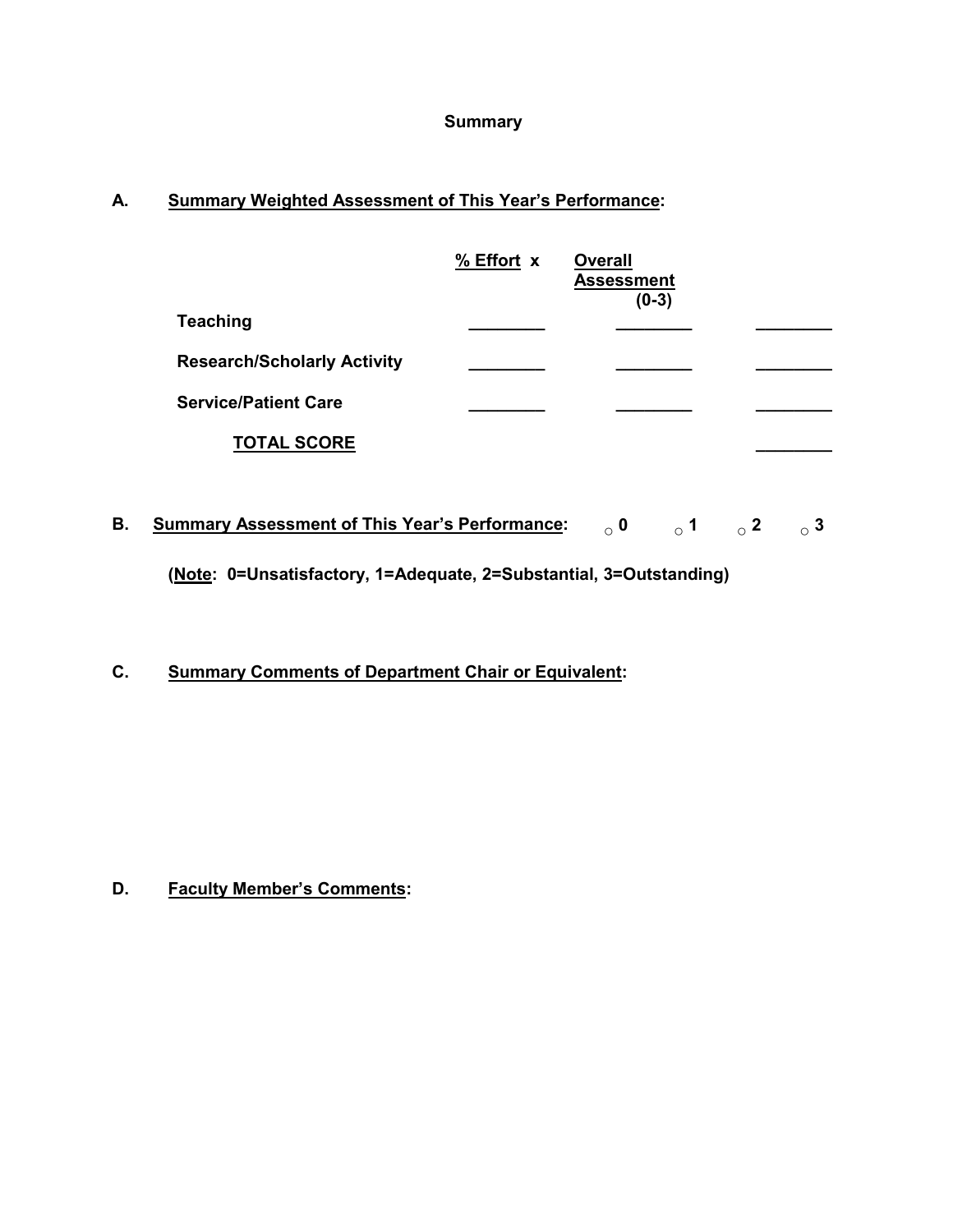### **EVALUATION:**

| <b>Faculty Member</b>                 | <b>Date</b> |
|---------------------------------------|-------------|
| <b>Department Chair or Equivalent</b> | <b>Date</b> |
| <b>Dean or Designee</b>               | <b>Date</b> |

**(Signature by the faculty member does not necessarily mean he/she agrees with the evaluation. The faculty member may append to this document a brief comment on the Evaluator's evaluation.)**

**Approved by the Provost on Feb 2008.**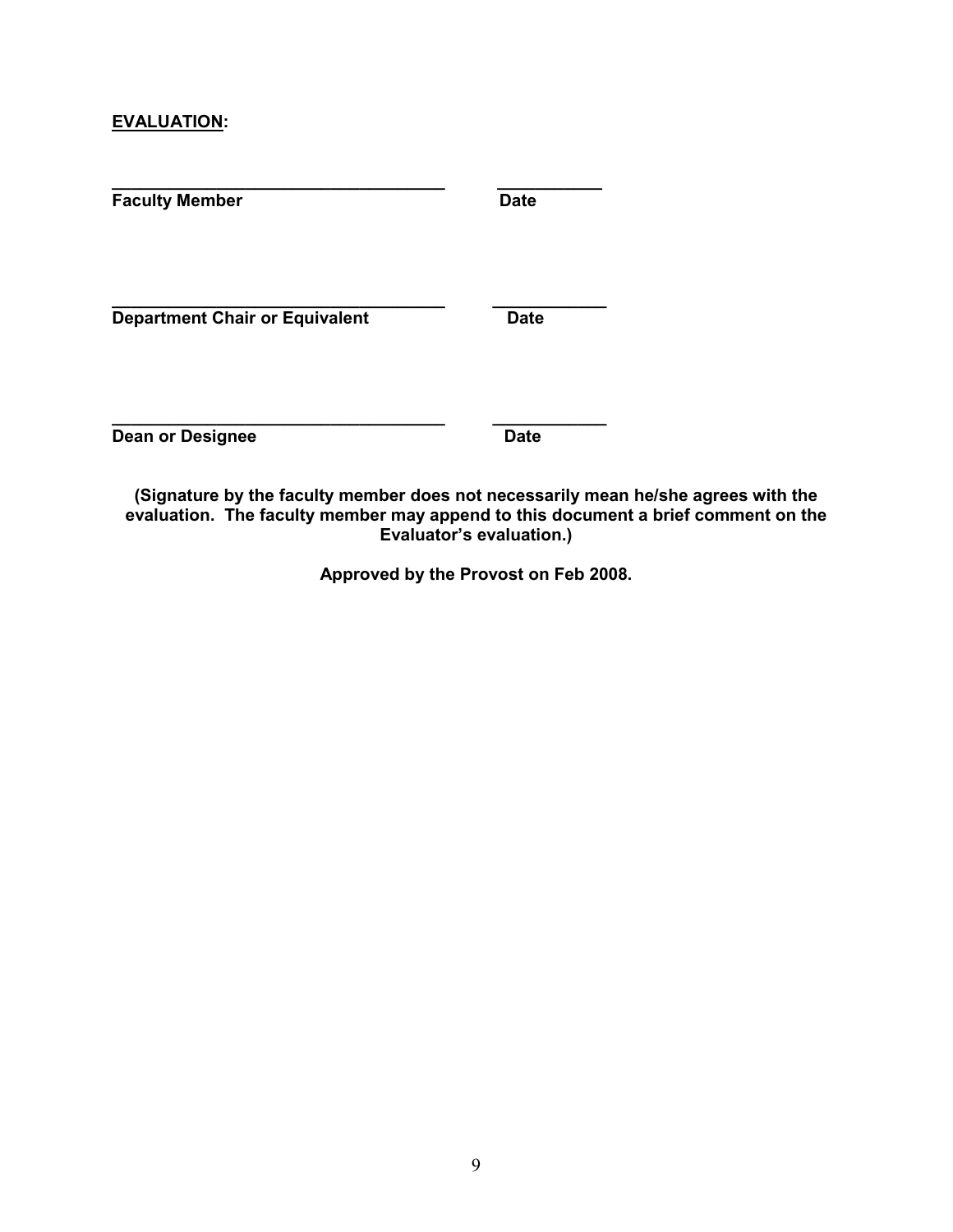### **University of South Carolina School of Medicine Annual Faculty Planning Document**

| <b>Academic Year:</b>  |                                                             |      |
|------------------------|-------------------------------------------------------------|------|
| <b>Faculty Member:</b> |                                                             |      |
| <b>Tenure Status:</b>  | the control of the control of the control of the control of |      |
| Rank:                  |                                                             |      |
| Department:            |                                                             |      |
| <b>Percent Effort:</b> |                                                             |      |
|                        | <b>Teaching</b>                                             |      |
|                        | <b>Research/Scholarly Activity</b>                          |      |
|                        | <b>Service/Patient Care</b>                                 |      |
|                        | <b>TOTAL</b>                                                | 100% |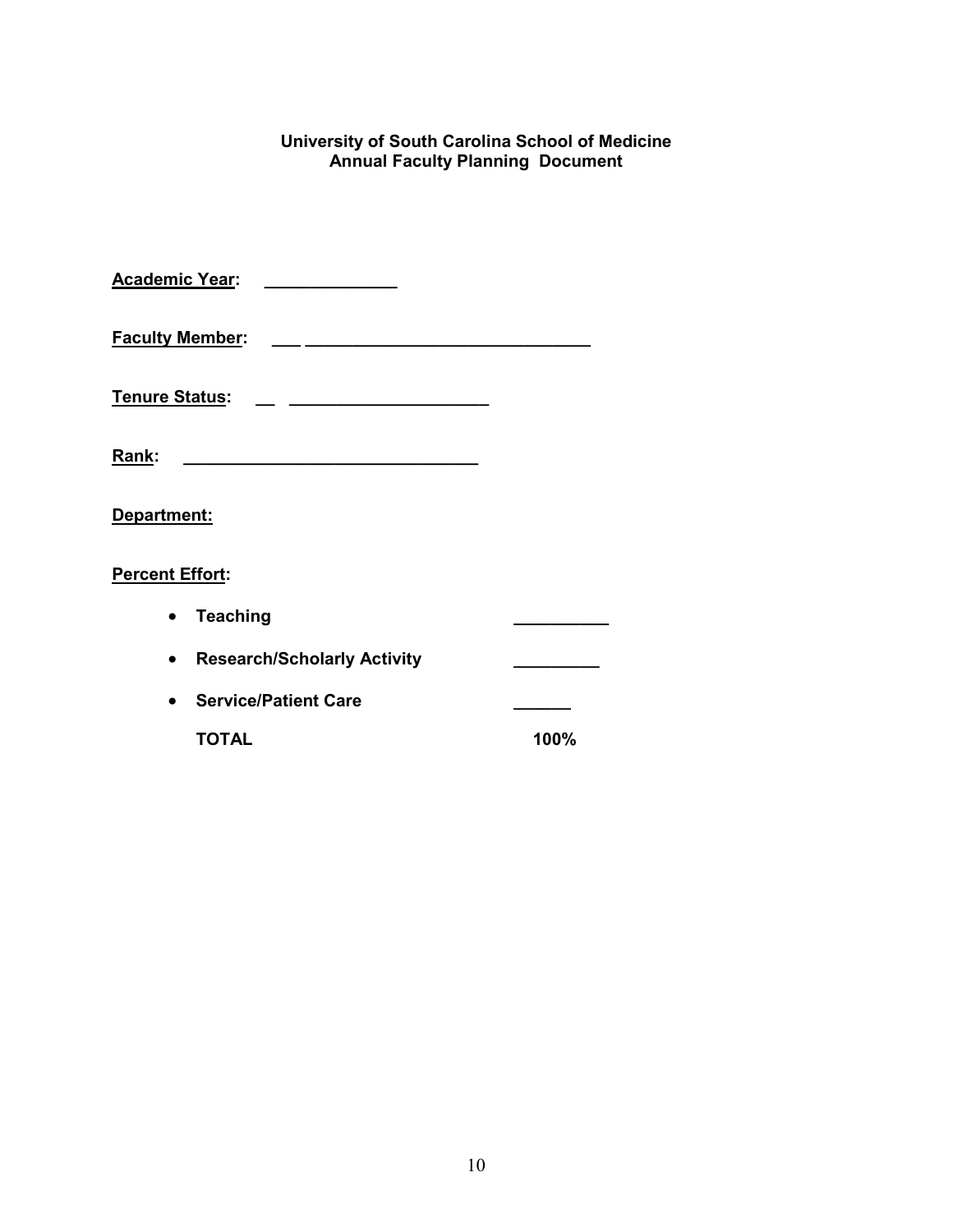# **Planning Document**

### **1. Teaching:**

**a) List any changes in your teaching load for the coming year.**

**b) List any new graduate students / post doctoral fellows / Residents / Junior faculty / other students that you plan to mentor.**

### **2. Research:**

**a) Describe plans for submission of new grants / contracts/ proposals.**

**b) Estimated number of publications.**

**c) Any other significant research activity planned.**

- **3. Service:**
	- **a) Describe any new committee assignments Dept. / SOM / University**

**b) Service on any new review panels, study sections, editorial boards, elected offices etc.**